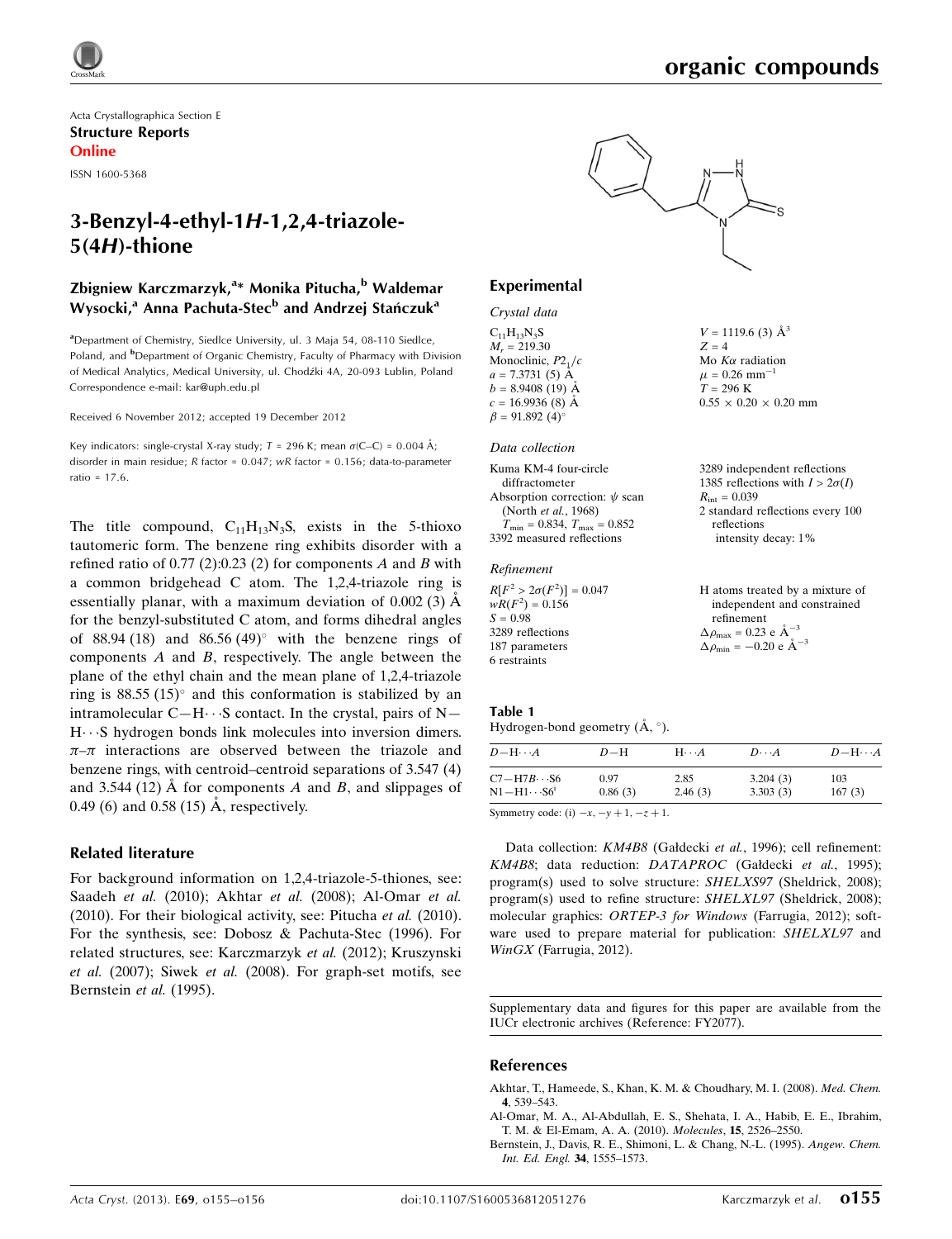- [Dobosz, M. & Pachuta-Stec, A. \(1996\).](https://scripts.iucr.org/cgi-bin/cr.cgi?rm=pdfbb&cnor=fy2077&bbid=BB4) Acta Pol. Pharm. 53, 123–131.
- [Farrugia, L. J. \(2012\).](https://scripts.iucr.org/cgi-bin/cr.cgi?rm=pdfbb&cnor=fy2077&bbid=BB5) J. Appl. Cryst. 45, 849–854.
- Gałdecki, Z., Kowalski, A., Kucharczyk, D. & Uszyński, L. (1996). KM4B8. [Kuma Diffraction, Wrocław, Poland.](https://scripts.iucr.org/cgi-bin/cr.cgi?rm=pdfbb&cnor=fy2077&bbid=BB6)
- Gałdecki, Z., Kowalski, A. & Uszyński, L. (1995). DATAPROC. Kuma [Diffraction, Wrocław, Poland.](https://scripts.iucr.org/cgi-bin/cr.cgi?rm=pdfbb&cnor=fy2077&bbid=BB7)
- Karczmarzyk, Z., Pitucha, M., Wysocki, W., Fruziński, A. & Olender, E. (2012). Acta Cryst. E68[, o3264–o3265.](https://scripts.iucr.org/cgi-bin/cr.cgi?rm=pdfbb&cnor=fy2077&bbid=BB8)
- [Kruszynski, R., Trzesowska, A., Przybycin, M., Gil, K. & Dobosz, M. \(2007\).](https://scripts.iucr.org/cgi-bin/cr.cgi?rm=pdfbb&cnor=fy2077&bbid=BB9) [Acta Cryst.](https://scripts.iucr.org/cgi-bin/cr.cgi?rm=pdfbb&cnor=fy2077&bbid=BB9) E63, o4378.
- [North, A. C. T., Phillips, D. C. & Mathews, F. S. \(1968\).](https://scripts.iucr.org/cgi-bin/cr.cgi?rm=pdfbb&cnor=fy2077&bbid=BB10) Acta Cryst. A24, 351– [359.](https://scripts.iucr.org/cgi-bin/cr.cgi?rm=pdfbb&cnor=fy2077&bbid=BB10)
- [Pitucha, M., Polak, B., Swatko-Ossor, M., Popiołek, Ł. & Ginalska, G. \(2010\).](https://scripts.iucr.org/cgi-bin/cr.cgi?rm=pdfbb&cnor=fy2077&bbid=BB11) [Croat. Chem. Acta](https://scripts.iucr.org/cgi-bin/cr.cgi?rm=pdfbb&cnor=fy2077&bbid=BB11), 83, 299–306.
- [Saadeh, H. A., Mosleh, I. M., Al-Bakri, A. G. & Mubarak, M. I. \(2010\).](https://scripts.iucr.org/cgi-bin/cr.cgi?rm=pdfbb&cnor=fy2077&bbid=BB12) [Monatsh. Chem.](https://scripts.iucr.org/cgi-bin/cr.cgi?rm=pdfbb&cnor=fy2077&bbid=BB12) 141, 471–478.
- [Sheldrick, G. M. \(2008\).](https://scripts.iucr.org/cgi-bin/cr.cgi?rm=pdfbb&cnor=fy2077&bbid=BB13) Acta Cryst. A64, 112–122.
- [Siwek, A., Wujec, M., Wawrzycka-Gorczyca, I., Dobosz, M. & Paneth, P.](https://scripts.iucr.org/cgi-bin/cr.cgi?rm=pdfbb&cnor=fy2077&bbid=BB14) (2008). [Heteroat. Chem.](https://scripts.iucr.org/cgi-bin/cr.cgi?rm=pdfbb&cnor=fy2077&bbid=BB14) 19, 337–344.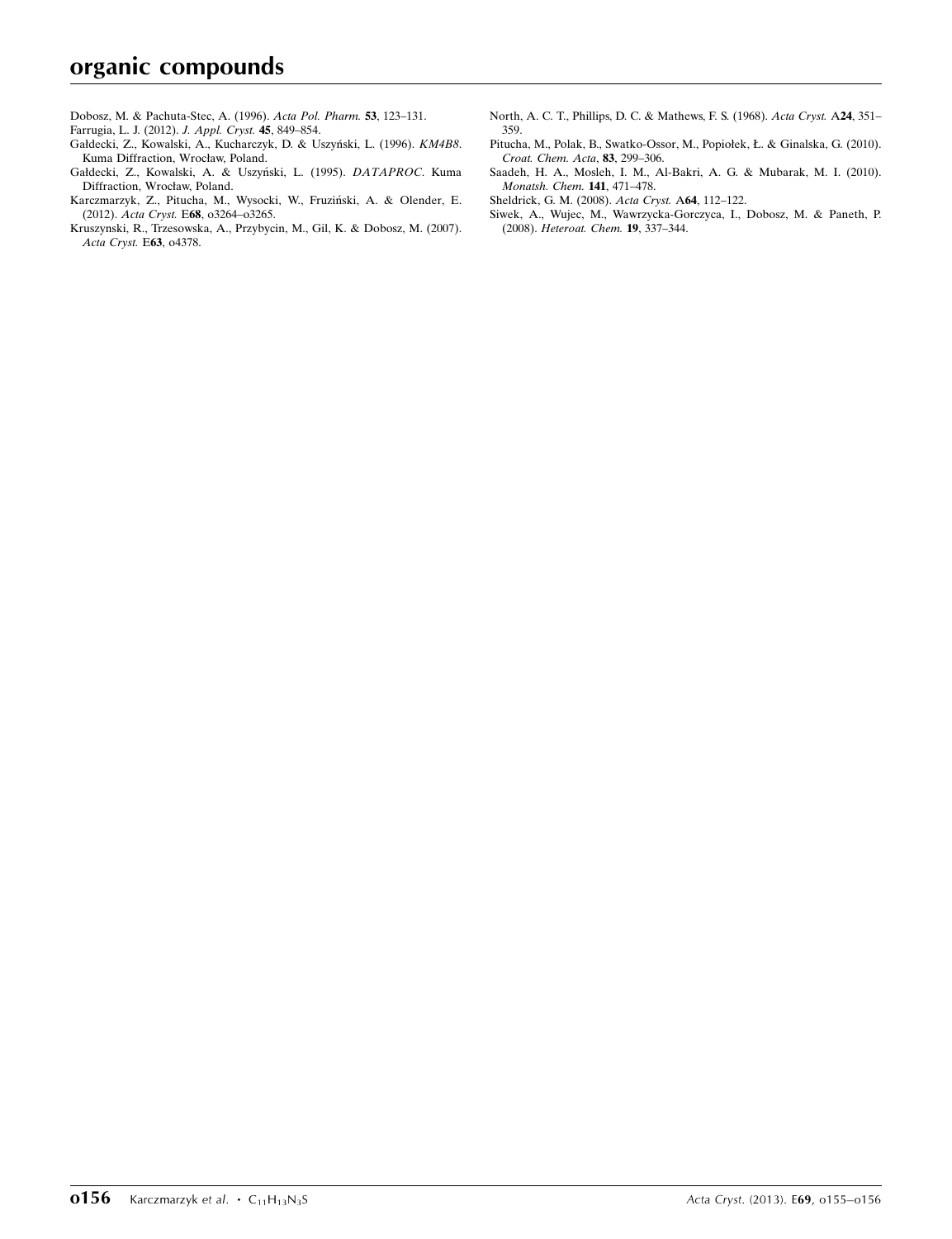# **supporting information**

*Acta Cryst.* (2013). E**69**, o155–o156 [doi:10.1107/S1600536812051276]

# **3-Benzyl-4-ethyl-1***H***-1,2,4-triazole-5(4***H***)-thione**

# **Zbigniew Karczmarzyk, Monika Pitucha, Waldemar Wysocki, Anna Pachuta-Stec and Andrzej Stańczuk**

# **S1. Comment**

The 1,2,4-triazole-5-thiones were found to have significant antimicrobial action (Saadeh *et al.*, 2010; Akhtar *et al.*, 2008; Al-Omar *et al*., 2010). The title compound, (I), belongs to 3- and 4-substituted derivatives of 1,2,4-triazole-5-thiones with potential antituberculosis activity against mycobacterium strains of *Mycobacterium smegmatis*, *Mycobacterium phlei* and *Mycobacterium H37Ra* (Pitucha *et al.*, 2010).

The X-ray analysis of the title compound revealed that this compound exists as the 5-thioxo tautomer in the crystalline state. The molecular geometry of (I) is very similar to that observed in the related structures of ethyl 2-(3-methyl-5 sulfanylidene-4,5-dihydro-1*H*-1,2,4-triazol-4-yl)acetate (Karczmarzyk *et al.*, 2012), 2-(3-methyl-5-thioxo-4,5-dihydro-1*H*-1,2,4-triazol-4-yl)acetic acid (Kruszynski *et al.*, 2007) and 4-[3-(2-methyl-furan-3-yl)-5-thioxo-1,2,4-triazol-4 yl]acetic acid (Siwek *et al.*, 2008). The 1,2,4-triazole ring is planar to within 0.002 (3) Å. The benzene ring exhibits disorder giving two components A and B with a common bridgehead C atom. The benzyl group adopts a *cis*-*gauche* conformation in respect to 1,2,4-triazole ring with the torsion angles N2—C3—C9—C10 and C3—C9—C10—C11A for benzene ring A and C3—C9—C10—C11B for benzene ring B of 25.1 (5), -102.9 (9) and -105 (4)°, respectively. The plane of the ethyl chain is positioned almost perpendicular to the mean plane of the 1,2,4-triazole ring with the dihedral angle of 88.55 (15)°. This conformation is stabilized by the C7—H71···S6 intramolecular hydrogen bond specified as S(5) in graph set notation (Bernstein *et al.*, 1995).

In the crystal structure (Fig. 2), inversion-related molecules of (I) form molecular dimers designated as  $R^2(8)$  rings *via* N1—H1···S6 intermolecular hydrogen bonds. Moreover, the *π*-electron systems of the pairs of triazole and benzene rings belonging to the molecules related by  $2<sub>1</sub>$  axis overlap each other, with centroid-to-centroid separation of 3.547 (4) Å for ring A and 3.544 (12) Å for ring B between the triazole ring at  $(x, y, z)$  and benzene rings at  $(-x, y+1/2, -z+1/2)$  and benzene rings at  $(x, y, z)$  and triazole ring at  $(-x, y-1/2, -z+1/2)$ . The angle between overlapping planes is 6.6 (3)° for A and 5.0  $(10)^\circ$  for B and the slippage is 0.490 (58) and 0.575 (147) Å for rings A and B, respectively.

# **S2. Experimental**

The title compound, (I), was prepared by the cyclization reaction of 1-benzyl-4-ethylthiosemicarbazide in alkaline medium according to the metod described by Dobosz & Pachuta-Stec (1996). Crystals uitable for X-ray diffraction analysis were grown by slow evaporation of ethanol solution.

### **S3. Refinement**

The benzene ring exhibits disorder with the refined ratio of 0.77 (2):0.23 (2) for the two components A and B with common bridgehead C atom. DFIX restraints (SHELXL97; Sheldrick, 2008) with a target value of 1.380 (5) Å were used for all C<sup>-1</sup>C bonds in component B. The N-bound H atom was located by difference Fourier synthesis and refined freely.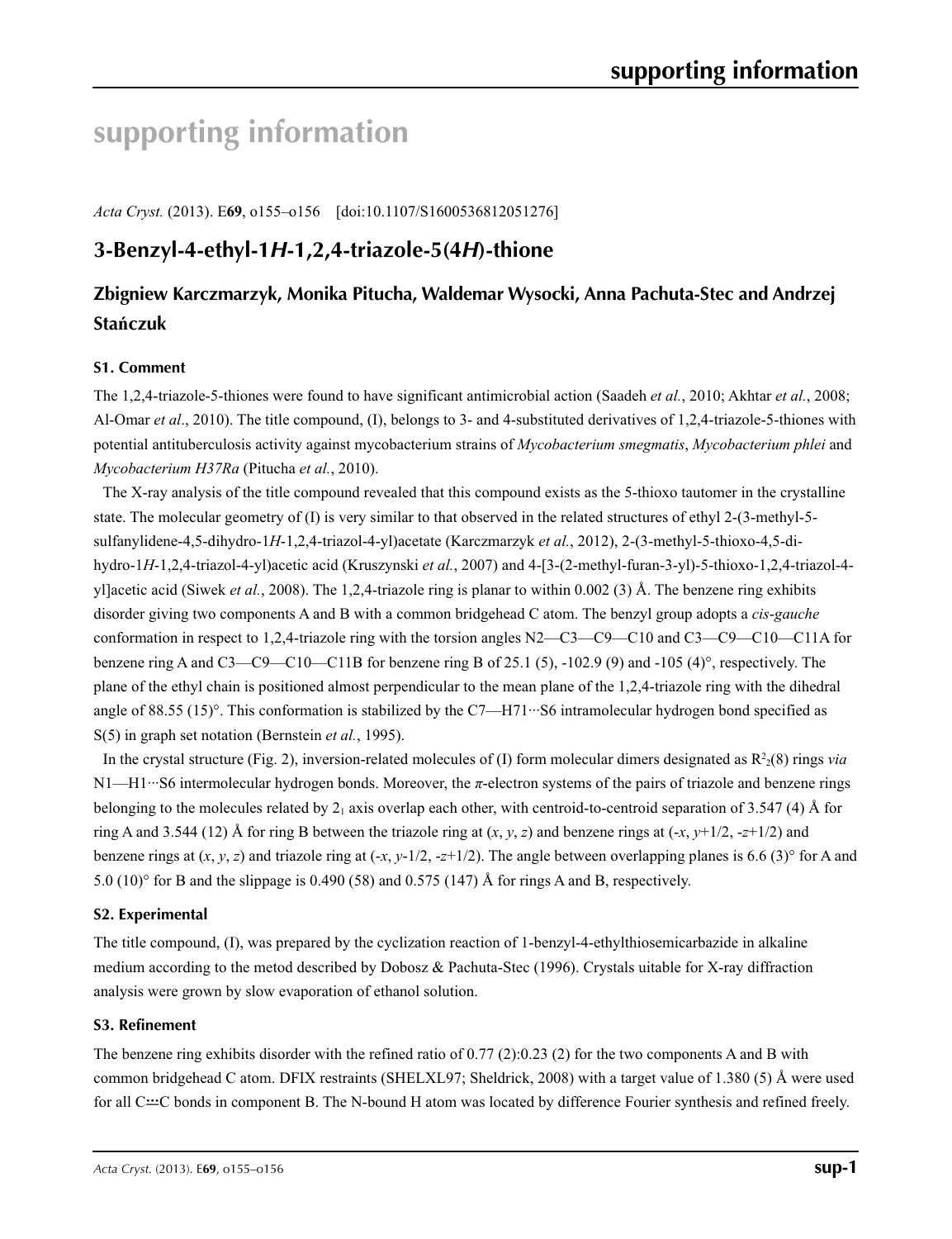



# **Figure 1**

The molecular structure of (I), with atom labels and 30% probability displacement ellipsoids for non-H atoms.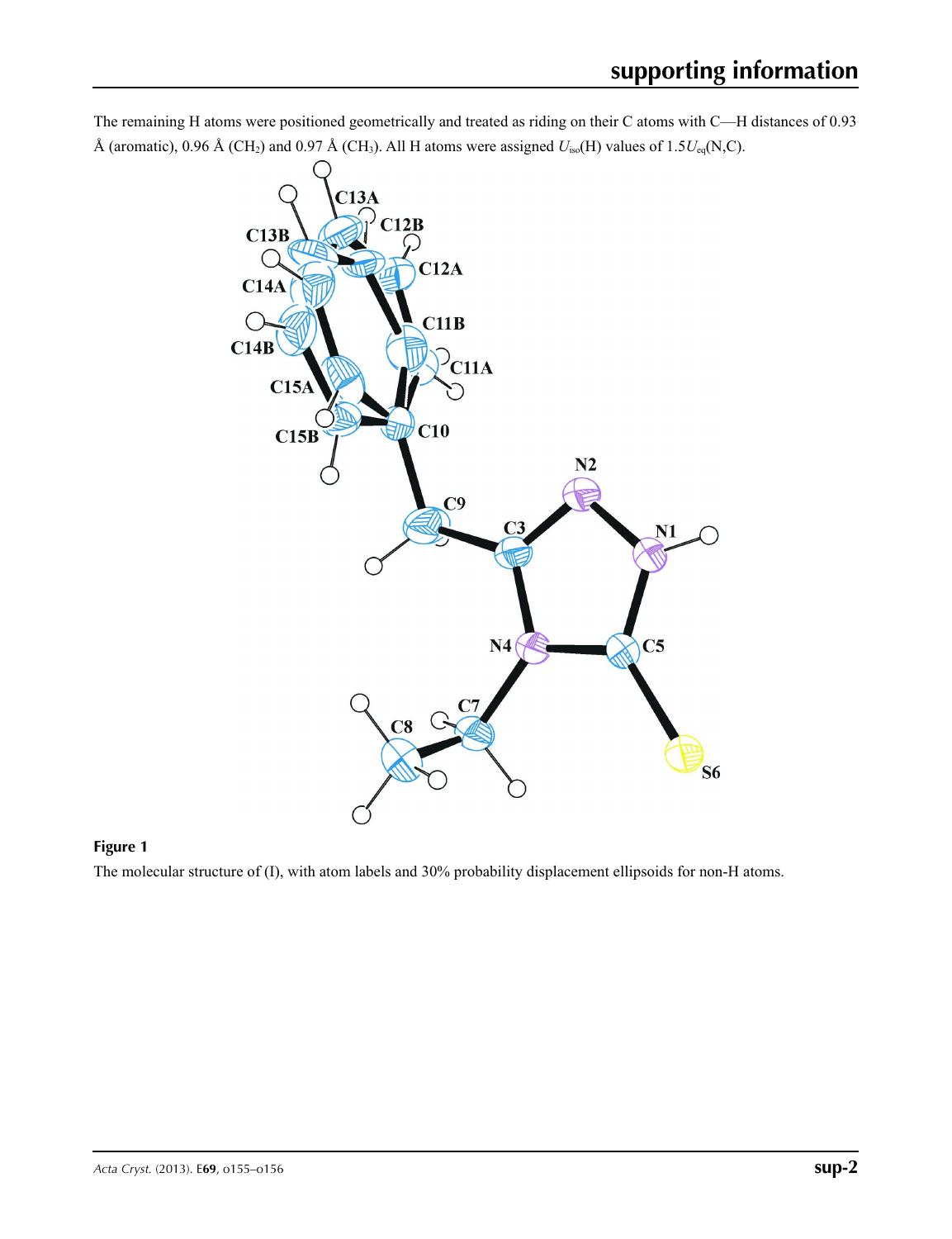

# **Figure 2**

A view of the molecular packing in (I).

## **3-Benzyl-4-ethyl-1***H***-1,2,4-triazole-5(4***H***)-thione**

*Crystal data*

 $\rm C_{11}H_{13}N_3S$  $M_r = 219.30$ Monoclinic, *P*21/*c* Hall symbol: -P 2ybc  $a = 7.3731(5)$  Å  $b = 8.9408(19)$  Å  $c = 16.9936(8)$  Å  $\beta$  = 91.892 (4)<sup>o</sup>  $V = 1119.6$  (3) Å<sup>3</sup>  $Z = 4$ 

 $F(000) = 464$  $D_x = 1.301$  Mg m<sup>-3</sup> Melting point: 425 K Mo *Kα* radiation, *λ* = 0.71073 Å Cell parameters from 67 reflections  $\theta$  = 3.6–11.2°  $\mu = 0.26$  mm<sup>-1</sup>  $T = 296 \text{ K}$ Prism, colourless  $0.55 \times 0.20 \times 0.20$  mm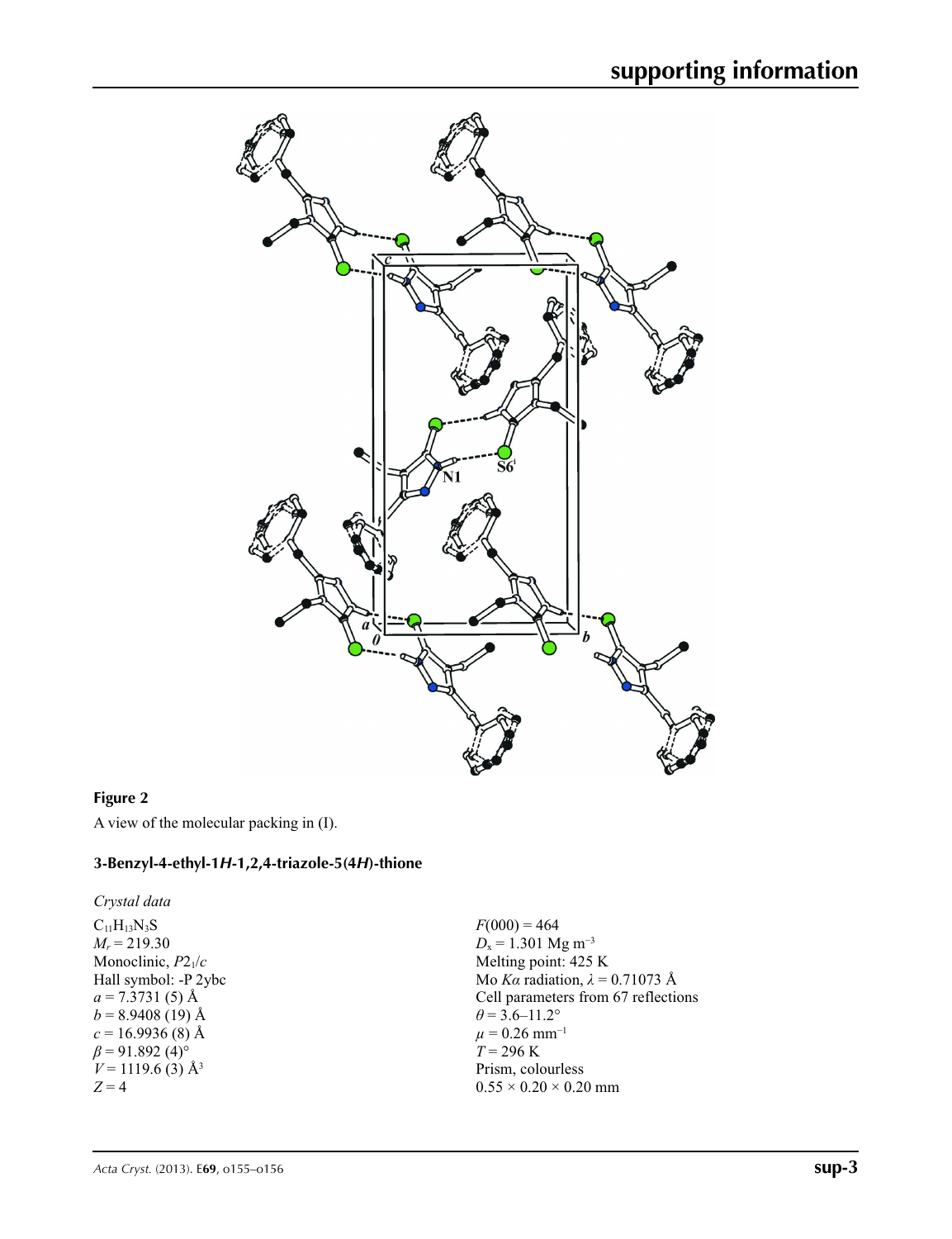*Data collection*

| Kuma KM-4 four-circle                            | 3289 independent reflections                          |  |  |
|--------------------------------------------------|-------------------------------------------------------|--|--|
| diffractometer                                   | 1385 reflections with $I > 2\sigma(I)$                |  |  |
| Radiation source: fine-focus sealed tube         | $R_{\rm int} = 0.039$                                 |  |  |
| Graphite monochromator                           | $\theta_{\rm max}$ = 30.1°, $\theta_{\rm min}$ = 2.4° |  |  |
| $\omega$ -2 $\theta$ scans                       | $h = -10 \rightarrow 10$                              |  |  |
| Absorption correction: $\psi$ scan               | $k = 0 \rightarrow 12$                                |  |  |
| (North et al., 1968)                             | $l = 0 \rightarrow 23$                                |  |  |
| $T_{\text{min}} = 0.834, T_{\text{max}} = 0.852$ | 2 standard reflections every 100 reflections          |  |  |
| 3392 measured reflections                        | intensity decay: 1%                                   |  |  |
| Refinement                                       |                                                       |  |  |
| Refinement on $F^2$                              | Hydrogen site location: difference Fourier map        |  |  |
| Least-squares matrix: full                       | H atoms treated by a mixture of independent           |  |  |
| $R[F^2 > 2\sigma(F^2)] = 0.047$                  | and constrained refinement                            |  |  |

 $wR(F^2) = 0.156$  $S = 0.98$ 3289 reflections 187 parameters 6 restraints Primary atom site location: structure-invariant direct methods Secondary atom site location: difference Fourier

map

### *Special details*

**Geometry**. All esds (except the esd in the dihedral angle between two l.s. planes) are estimated using the full covariance matrix. The cell esds are taken into account individually in the estimation of esds in distances, angles and torsion angles; correlations between esds in cell parameters are only used when they are defined by crystal symmetry. An approximate (isotropic) treatment of cell esds is used for estimating esds involving l.s. planes.

 $w = 1/[\sigma^2 (F_o^2) + (0.062P)^2 + 0.2203P]$ 

Extinction correction: *SHELXL97* (Sheldrick, 2008), Fc\* =kFc[1+0.001xFc2 *λ*3 /sin(2*θ*)]-1/4

where  $P = (F_o^2 + 2F_c^2)/3$ 

Extinction coefficient: 0.012 (3)

 $(\Delta/\sigma)_{\text{max}}$  < 0.001 Δ*ρ*max = 0.23 e Å−3  $\Delta\rho_{\text{min}} = -0.20$  e Å<sup>-3</sup>

**Refinement**. Refinement of  $F^2$  against ALL reflections. The weighted R-factor wR and goodness of fit S are based on  $F^2$ , conventional R-factors R are based on F, with F set to zero for negative  $F^2$ . The threshold expression of  $F^2 > 2 \text{sigma}(F^2)$  is used only for calculating R-factors(gt) etc. and is not relevant to the choice of reflections for refinement. R-factors based on  $F<sup>2</sup>$  are statistically about twice as large as those based on F, and R- factors based on ALL data will be even larger.

*Fractional atomic coordinates and isotropic or equivalent isotropic displacement parameters (Å<sup>2</sup>)* 

|                  | $\mathcal{X}$  | v            | Ζ           | $U_{\rm iso}*/U_{\rm eq}$ | Occ. (2) |
|------------------|----------------|--------------|-------------|---------------------------|----------|
| S6               | $-0.22230(10)$ | 0.33538(8)   | 0.53097(4)  | 0.0567(3)                 |          |
| N <sub>1</sub>   | 0.0496(3)      | 0.3323(3)    | 0.42647(13) | 0.0473(6)                 |          |
| H1               | 0.101(4)       | 0.412(4)     | 0.4446(18)  | $0.071*$                  |          |
| N <sub>2</sub>   | 0.1063(3)      | 0.2595(3)    | 0.36067(13) | 0.0525(6)                 |          |
| N <sub>4</sub>   | $-0.1519(3)$   | 0.1693(2)    | 0.40086(12) | 0.0445(5)                 |          |
| C <sub>3</sub>   | $-0.0184(4)$   | 0.1613(3)    | 0.34683(16) | 0.0516(7)                 |          |
| C <sub>5</sub>   | $-0.1070(3)$   | 0.2807(3)    | 0.45287(15) | 0.0412(6)                 |          |
| C7               | $-0.3151(4)$   | 0.0780(3)    | 0.40482(17) | 0.0563(8)                 |          |
| H7A              | $-0.3527$      | 0.0466       | 0.3521      | $0.084*$                  |          |
| H7B              | $-0.4122$      | 0.1375       | 0.4259      | $0.084*$                  |          |
| C8               | $-0.2841(5)$   | $-0.0576(4)$ | 0.4557(2)   | 0.0776(11)                |          |
| H <sub>8</sub> A | $-0.2561$      | $-0.0268$    | 0.5088      | $0.116*$                  |          |
| H8B              | $-0.1847$      | $-0.1146$    | 0.4362      | $0.116*$                  |          |
| H8C              | $-0.3917$      | $-0.1182$    | 0.4545      | $0.116*$                  |          |
|                  |                |              |             |                           |          |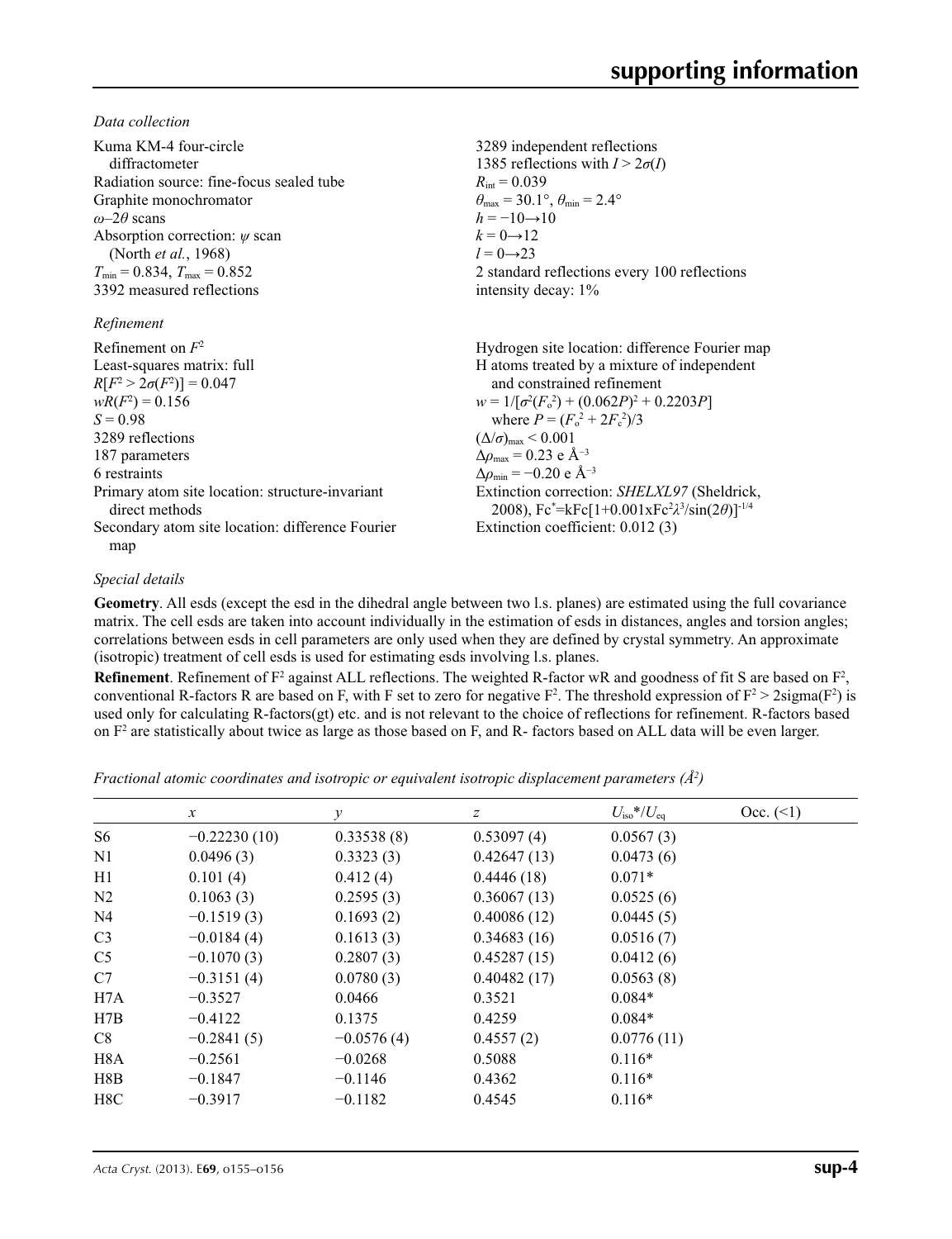| C9                | $-0.0260(4)$ | 0.0531(4)     | 0.2795(2)   | 0.0834(12) |         |
|-------------------|--------------|---------------|-------------|------------|---------|
| H91               | $-0.1034$    | 0.0942        | 0.2376      | $0.125*$   |         |
| H92               | $-0.0813$    | $-0.0391$     | 0.2969      | $0.125*$   |         |
| C10               | 0.1561(3)    | 0.0173(3)     | 0.24685(16) | 0.0456(6)  |         |
| C11A              | 0.1986(18)   | 0.0849(15)    | 0.1776(6)   | 0.0499(18) | 0.77(2) |
| H11A              | 0.1175       | 0.1531        | 0.1547      | $0.075*$   | 0.77(2) |
| C12A              | 0.3582(15)   | 0.0546(11)    | 0.1410(6)   | 0.062(2)   | 0.77(2) |
| H12A              | 0.3837       | 0.1027        | 0.0941      | $0.093*$   | 0.77(2) |
| C13A              | 0.4806(9)    | $-0.0468(11)$ | 0.1733(7)   | 0.066(2)   | 0.77(2) |
| H <sub>13</sub> A | 0.5890       | $-0.0673$     | 0.1490      | $0.100*$   | 0.77(2) |
| C14A              | 0.4388(12)   | $-0.1159(11)$ | 0.2417(7)   | 0.071(3)   | 0.77(2) |
| H14A              | 0.5179       | $-0.1870$     | 0.2633      | $0.107*$   | 0.77(2) |
| C15A              | 0.2833(14)   | $-0.0828(10)$ | 0.2790(5)   | 0.068(2)   | 0.77(2) |
| H <sub>15</sub> A | 0.2613       | $-0.1279$     | 0.3270      | $0.102*$   | 0.77(2) |
| C11B              | 0.240(5)     | 0.060(6)      | 0.179(2)    | 0.069(11)  | 0.23(2) |
| H11B              | 0.1873       | 0.1316        | 0.1463      | $0.103*$   | 0.23(2) |
| C12B              | 0.403(3)     | $-0.004(4)$   | 0.1598(16)  | 0.052(8)   | 0.23(2) |
| H12B              | 0.4608       | 0.0185        | 0.1134      | $0.077*$   | 0.23(2) |
| C13B              | 0.475(3)     | $-0.104(4)$   | 0.214(2)    | 0.074(12)  | 0.23(2) |
| H13B              | 0.5909       | $-0.1414$     | 0.2053      | $0.112*$   | 0.23(2) |
| C14B              | 0.391(3)     | $-0.154(3)$   | 0.280(2)    | 0.072(7)   | 0.23(2) |
| H14B              | 0.4437       | $-0.2272$     | 0.3126      | $0.108*$   | 0.23(2) |
| C15B              | 0.225(3)     | $-0.093(3)$   | 0.2963(16)  | 0.053(6)   | 0.23(2) |
| H15B              | 0.1608       | $-0.1244$     | 0.3395      | $0.079*$   | 0.23(2) |
|                   |              |               |             |            |         |

*Atomic displacement parameters (Å2 )*

|                | $U^{11}$   | $U^{22}$   | $U^{33}$   | $U^{12}$      | $U^{13}$     | $U^{23}$      |
|----------------|------------|------------|------------|---------------|--------------|---------------|
| S <sub>6</sub> | 0.0669(5)  | 0.0494(4)  | 0.0553(4)  | $-0.0142(4)$  | 0.0264(3)    | $-0.0107(4)$  |
| N1             | 0.0485(13) | 0.0404(12) | 0.0538(13) | $-0.0110(11)$ | 0.0150(10)   | $-0.0100(11)$ |
| N2             | 0.0480(13) | 0.0527(13) | 0.0577(15) | $-0.0092(11)$ | 0.0180(11)   | $-0.0129(12)$ |
| N <sub>4</sub> | 0.0407(11) | 0.0443(12) | 0.0491(12) | $-0.0089(10)$ | 0.0113(9)    | $-0.0094(11)$ |
| C <sub>3</sub> | 0.0438(14) | 0.0560(16) | 0.0558(16) | $-0.0092(14)$ | 0.0160(12)   | $-0.0166(14)$ |
| C <sub>5</sub> | 0.0429(14) | 0.0345(12) | 0.0465(15) | $-0.0038(11)$ | 0.0069(11)   | 0.0005(11)    |
| C7             | 0.0447(15) | 0.0585(18) | 0.0665(19) | $-0.0148(14)$ | 0.0138(13)   | $-0.0140(15)$ |
| C8             | 0.080(2)   | 0.0522(18) | 0.102(3)   | $-0.0176(17)$ | 0.031(2)     | $-0.0055(18)$ |
| C9             | 0.0629(19) | 0.101(3)   | 0.089(2)   | $-0.0244(19)$ | 0.0288(17)   | $-0.054(2)$   |
| C10            | 0.0451(15) | 0.0458(15) | 0.0465(15) | $-0.0063(12)$ | 0.0078(12)   | $-0.0113(13)$ |
| C11A           | 0.052(4)   | 0.043(4)   | 0.055(4)   | 0.004(3)      | 0.006(3)     | $-0.004(2)$   |
| C12A           | 0.062(5)   | 0.063(5)   | 0.062(4)   | 0.001(3)      | 0.024(3)     | $-0.004(3)$   |
| C13A           | 0.043(4)   | 0.077(5)   | 0.080(5)   | 0.008(3)      | 0.014(4)     | $-0.027(4)$   |
| C14A           | 0.063(6)   | 0.063(5)   | 0.087(8)   | 0.018(4)      | $-0.015(5)$  | 0.002(4)      |
| C15A           | 0.091(6)   | 0.063(4)   | 0.050(4)   | $-0.020(5)$   | $-0.003(4)$  | 0.007(3)      |
| C11B           | 0.054(19)  | 0.06(2)    | 0.09(2)    | 0.006(12)     | $-0.022(13)$ | $-0.003(13)$  |
| C12B           | 0.032(14)  | 0.07(2)    | 0.052(16)  | $-0.003(12)$  | 0.015(12)    | $-0.019(14)$  |
| C13B           | 0.051(12)  | 0.10(2)    | 0.07(2)    | $-0.041(13)$  | 0.029(13)    | $-0.041(18)$  |
| C14B           | 0.074(15)  | 0.049(11)  | 0.094(19)  | 0.016(10)     | $-0.004(13)$ | 0.003(11)     |
| C15B           | 0.033(10)  | 0.059(12)  | 0.067(15)  | 0.008(9)      | 0.003(7)     | 0.008(8)      |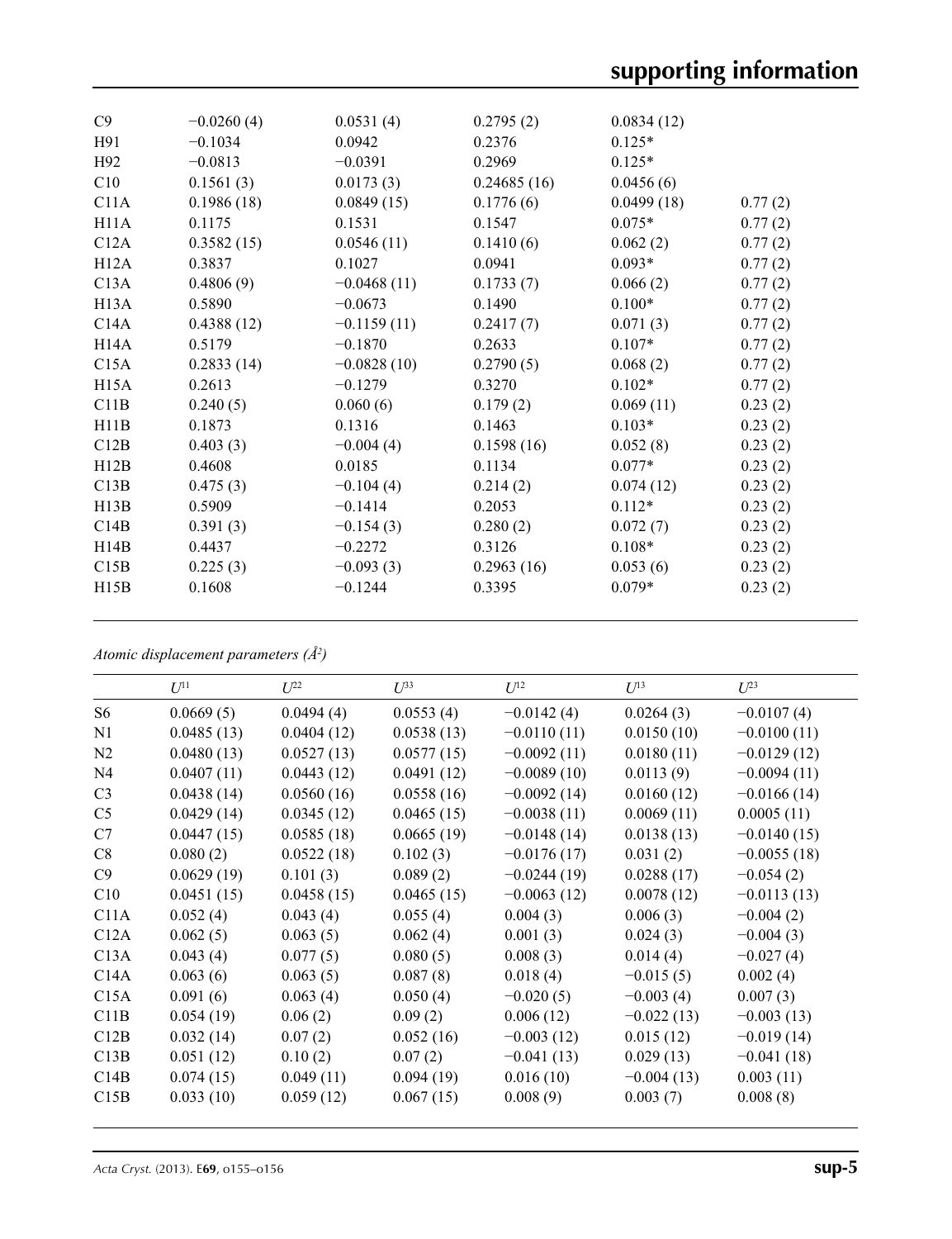*Geometric parameters (Å, º)*

| $S6-C5$          | 1.673(3)   | $C10-C11B$           | 1.379(5)  |  |
|------------------|------------|----------------------|-----------|--|
| $N1 - C5$        | 1.335(3)   | $C10-C15A$           | 1.394(7)  |  |
| $N1 - N2$        | 1.371(3)   | $C11A - C12A$        | 1.376(9)  |  |
| $N1 - H1$        | 0.86(3)    | $C11A - H11A$        | 0.9300    |  |
| $N2-C3$          | 1.288(3)   | $C12A - C13A$        | 1.381(10) |  |
| $N4 - C5$        | 1.365(3)   | $C12A - H12A$        | 0.9300    |  |
| $N4 - C3$        | 1.370(3)   | $C13A - C14A$        | 1.360(11) |  |
| $N4 - C7$        | 1.457(3)   | $C13A - H13A$        | 0.9300    |  |
| $C3-C9$          | 1.498(4)   | $C14A - C15A$        | 1.361(9)  |  |
| $C7-C8$          | 1.502(4)   | $C14A - H14A$        | 0.9300    |  |
| $C7 - H7A$       | 0.9700     | $C15A - H15A$        | 0.9300    |  |
| $C7 - H7B$       | 0.9700     | $C11B - C12B$        | 1.380(5)  |  |
| $C8 - H8A$       | 0.9600     | $C11B - H11B$        | 0.9300    |  |
| $C8 - H8B$       | 0.9600     | $C12B - C13B$        | 1.379(5)  |  |
| $C8 - H8C$       | 0.9600     | $C12B - H12B$        | 0.9300    |  |
| $C9 - C10$       | 1.504(4)   | $C13B - C14B$        | 1.377(5)  |  |
| $C9 - H91$       | 0.9700     | $C13B - H13B$        | 0.9300    |  |
| C9-H92           | 0.9700     | $C14B - C15B$        | 1.379(5)  |  |
| $C10-C11A$       | 1.369(6)   | $C14B - H14B$        | 0.9300    |  |
| $C10-C15B$       | 1.379(5)   | $C15B - H15B$        | 0.9300    |  |
|                  |            |                      |           |  |
| $C5 - N1 - N2$   | 113.6(2)   | $C15B - C10 - C9$    | 103.9(10) |  |
| $C5 - N1 - H1$   | 123(2)     | $C11B - C10 - C9$    | 133.0(12) |  |
| $N2 - N1 - H1$   | 123(2)     | $C15A - C10 - C9$    | 126.1(5)  |  |
| $C3 - N2 - N1$   | 103.7(2)   | $C10-C11A-C12A$      | 121.7(8)  |  |
| $C5-M4-C3$       | 107.9(2)   | $C10-C11A-H11A$      | 119.2     |  |
| $C5 - N4 - C7$   | 124.2(2)   | $C12A - C11A - H11A$ | 119.2     |  |
| $C3-M4-C7$       | 127.9(2)   | $C11A - C12A - C13A$ | 120.5(9)  |  |
| $N2 - C3 - N4$   | 111.5(2)   | C11A-C12A-H12A       | 119.8     |  |
| $N2 - C3 - C9$   | 126.0(2)   | C13A-C12A-H12A       | 119.8     |  |
| $N4-C3-C9$       | 122.4(2)   | $C14A - C13A - C12A$ | 118.3(8)  |  |
| $N1-C5-N4$       | 103.2(2)   | $C14A - C13A - H13A$ | 120.8     |  |
| $N1-C5-S6$       | 129.3(2)   | $C12A - C13A - H13A$ | 120.8     |  |
| $N4-C5-S6$       | 127.47(18) | $C13A - C14A - C15A$ | 121.1(7)  |  |
| $N4-C7-C8$       | 111.6(2)   | $C13A - C14A - H14A$ | 119.4     |  |
| $N4$ -C7 -H7A    | 109.3      | $C15A - C14A - H14A$ | 119.4     |  |
| $C8-C7-H7A$      | 109.3      | $C14A - C15A - C10$  | 121.6(5)  |  |
| $N4-C7-H7B$      | 109.3      | $C14A - C15A - H15A$ | 119.2     |  |
| $C8-C7-H7B$      | 109.3      | $C10-C15A-H15A$      | 119.2     |  |
| $H7A - C7 - H7B$ | 108.0      | $C10-C11B-C12B$      | 120.3(17) |  |
| $C7-C8-H8A$      | 109.5      | $C10-C11B-H11B$      | 119.8     |  |
| $C7-C8$ -H8B     | 109.5      | $C12B - C11B - H11B$ | 119.8     |  |
| $H8A - C8 - H8B$ | 109.5      | $C13B - C12B - C11B$ | 115(2)    |  |
| $C7-C8-H8C$      | 109.5      | $C13B - C12B - H12B$ | 122.3     |  |
| Н8А-С8-Н8С       | 109.5      | $C11B - C12B - H12B$ | 122.3     |  |
| Н8В-С8-Н8С       | 109.5      | $C14B - C13B - C12B$ | 126(2)    |  |